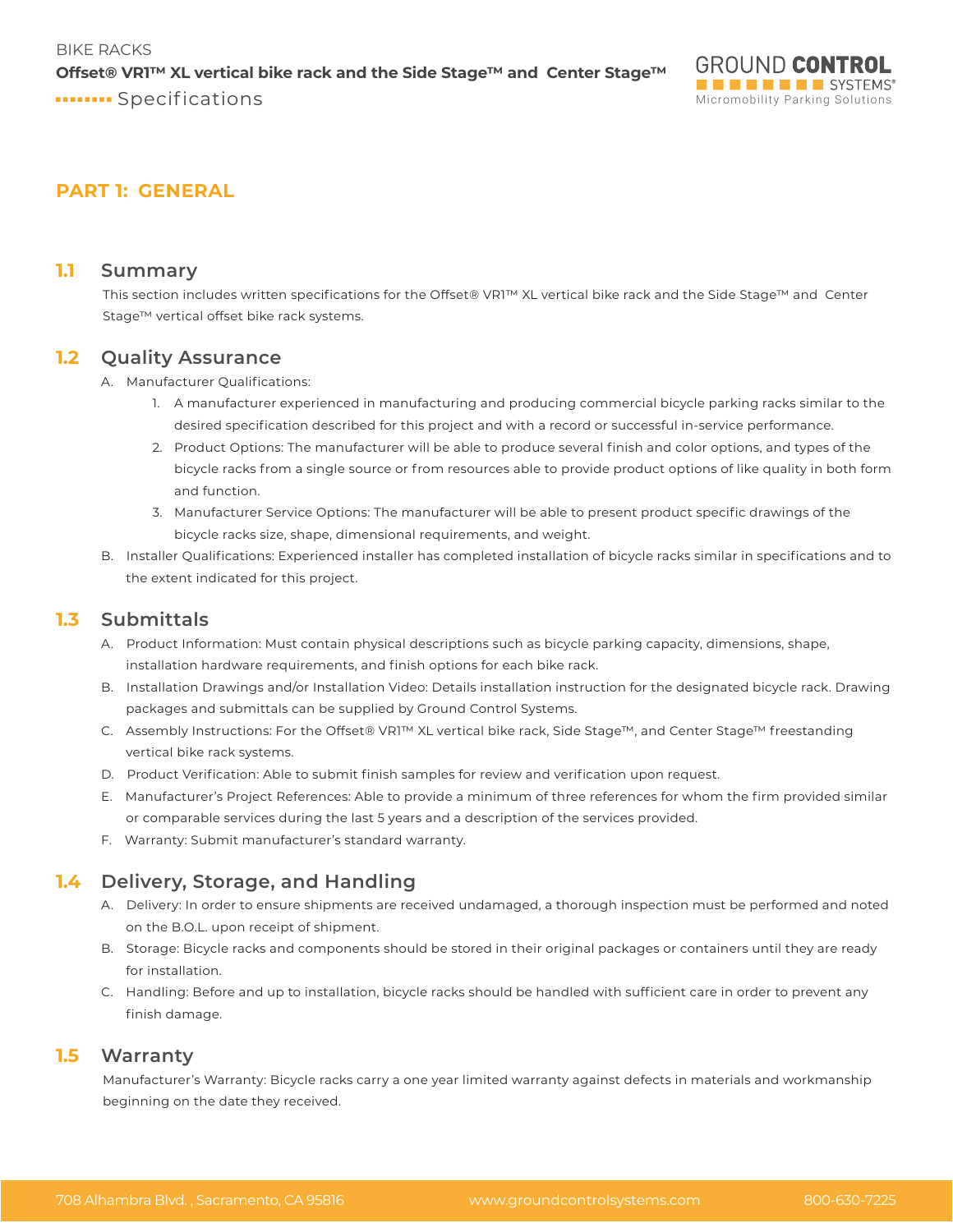# **PART 2: PRODUCTS**

#### **2.1 Manufacturer**

Provided bicycle racks designed by Ground Control Systems®, 708 Alhambra Blvd, Suite 200, Sacramento, CA, 95816, 1-800-630-7225, Fax: 1-866-532-9049, Website: www.groundcontrolsystems.com.

#### **2.2 Materials**

- A. Mechanical tube: ASTM A511M
- B. Steel rod: ASTM A36 Rod size: ¾"
- C. Steel pipe: ASTM A53
- D. Plate steel: ASTM A 1008M or ASTM A36
- E. Polyvinyl Sleeve: Covers the locking loop for extra protection for bikes against paint damage from the metal rack.

### **2.3 Finishes**

- A. Black Duraplas® finish
- B. Electro galvanized finish rails and tubing

### **2.4 Space Use**

- A. Offset® VR1™ XL Vertical Bike Rack Setbacks:
	- 1. Ground offset: A minimum of 42" to the bottom edge of the rack
	- 2. Ceiling height: minimum 92" (no obstructions)
	- 3. Side wall to rack center: minimum 22" to the left side of the rack, recommended 24". Minimum 18" to the right side of the rack.
	- 4. Distance between racks center to center:
		- a. For racks not offset: 30" minimum, 36" recommended
		- b. For racks offset: 16" minimum, 23" recommended
	- 5. For ADA compliance, Offset Vertical Racks require a cane detection device surrounding the parking area to prevent injury of the vision-impaired; 22" from the wall
- B. Side Stage™ and Center Stage™ Vertical Bike Rack Systems Setbacks:
	- 1. Ceiling height: minimum 92" ceiling (no obstructions)
	- 2. Distance between bike racks center to center: minimum 28", recommended 31"
	- 3. Distance from parallel wall: minimum 96" from center of tower
	- 4. Loading zone: recommended 48" 72"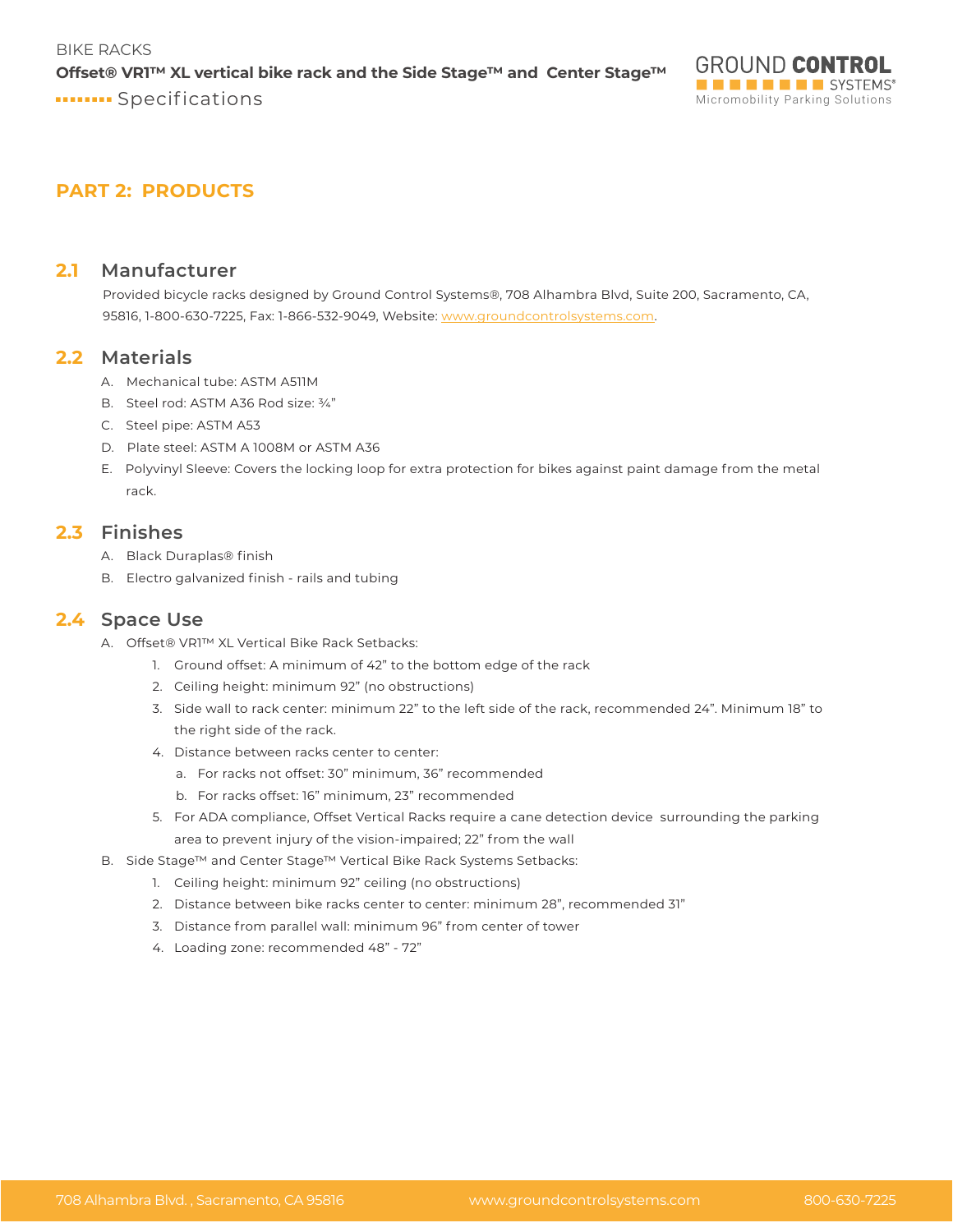

# **PART 2: PRODUCTS**

### **2.5 Product Details**

- A. Offset® VR1™ XL 1 bike rack is a vertical wall mounted bike rack holding two bikes with an offset distance of 12½" vertically and 7¼" horizontally. May require Unistrut™ for studded wall mounting, call for details.
- B. Optional free standing rail mounted systems available. Configurations include:
	- 1. Side Stage™ SS4 single sided, 4 bike secured
	- 2. Side Stage™ SS6 single sided, 6 bikes secured
	- 3. Side Stage™ SS8 single sided, 8 bikes secured
	- 4. Side Stage™ SS10 single sided, 10 bikes secured
	- 5. Center Stage™ CS8 double sided, 8 bikes secured
	- 6. Center Stage™ CS12 double sided, 12 bike secured
	- 7. Center Stage™ CS16 double sided, 16 bike secured
	- 8. Center Stage™ CS20 double sided, 20 bike secured
- C. Add on units for Side Stage™ systems. Configurations include:
	- 1. SSA4 SSA10 add on units in multiples of two, 4 10 bikes secured
- D. Add on units for Center Stage™ systems. Configurations include:
	- 1. CSA8 CSA20 add on units in multiples of two, 8 20 bikes secured